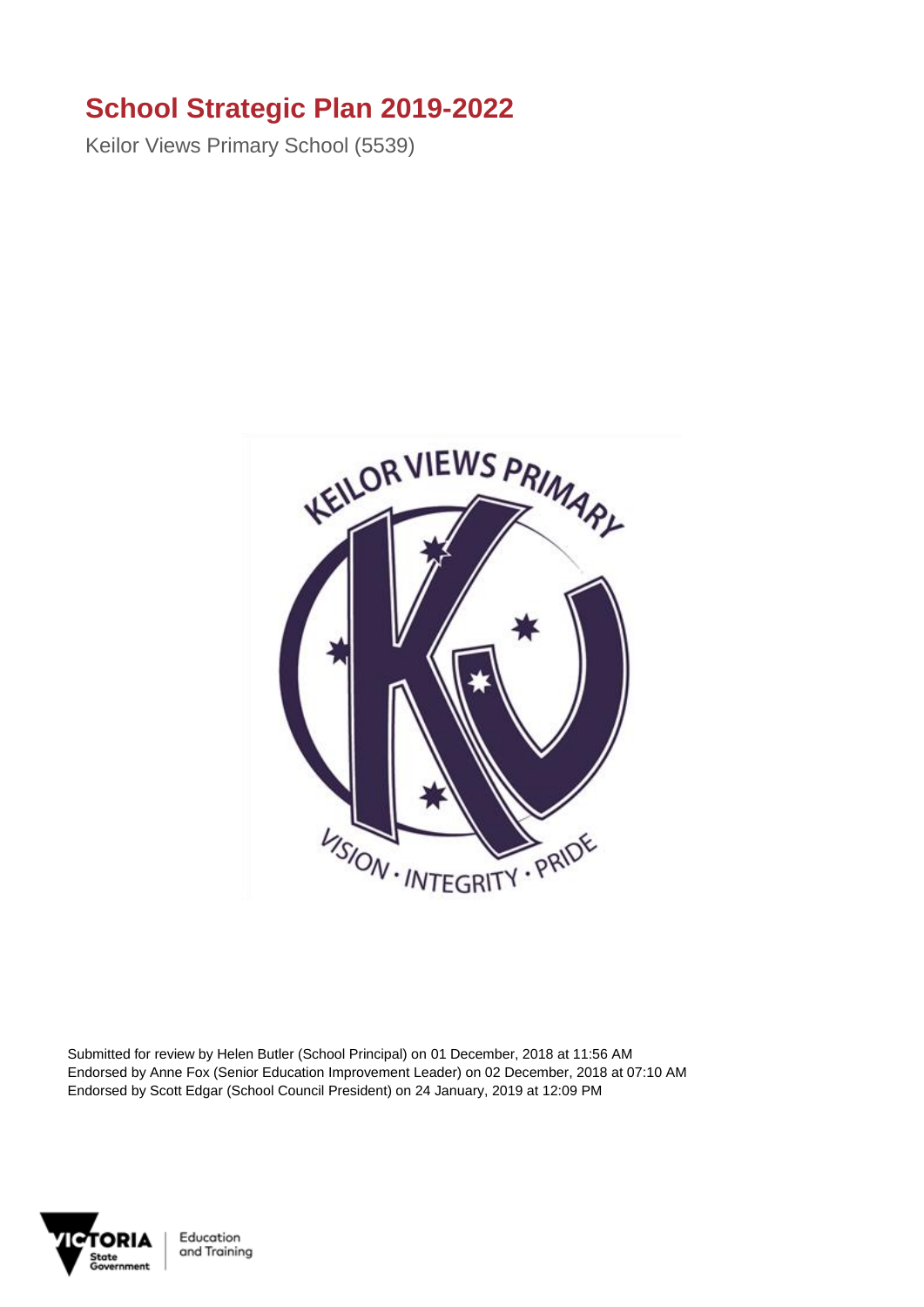## **School Strategic Plan - 2018-2022**

Keilor Views Primary School (5539)

| <b>School vision</b>        | The current vision statement at Keilor Views Primary School emphasises the school's focus on providing a rich learning environment<br>and balanced education, which contributes<br>to all student's development, and encourages them to reach their potential as tolerant, just and responsible members of society. We<br>believe that the school is a place of education where each child has the right to learn and grow in a supportive environment among<br>people who are caring and co-operative and can engage effectively in their learning and experience success.                                                                                                                                                                                                                                                                                                                                                                                                                                                                                                                                                                                                                                                         |
|-----------------------------|-------------------------------------------------------------------------------------------------------------------------------------------------------------------------------------------------------------------------------------------------------------------------------------------------------------------------------------------------------------------------------------------------------------------------------------------------------------------------------------------------------------------------------------------------------------------------------------------------------------------------------------------------------------------------------------------------------------------------------------------------------------------------------------------------------------------------------------------------------------------------------------------------------------------------------------------------------------------------------------------------------------------------------------------------------------------------------------------------------------------------------------------------------------------------------------------------------------------------------------|
| <b>School values</b>        | The current agreed values that reflect and guide our school community are underpinned by the nine Values for Australian Schooling:<br>Care and Compassion;<br>Doing Your Best<br>Fair Go<br>Freedom<br>Honesty and Trustworthiness<br>Integrity<br>Respect<br>Responsibility<br>Understanding<br>Tolerance and Inclusion.<br>These are supported by our 6 Effective Learner Qualities: Self Aware, Determined, Persist, Use Feedback, Reflect and Connect and<br>our community values of Vision, Integrity and Pride.                                                                                                                                                                                                                                                                                                                                                                                                                                                                                                                                                                                                                                                                                                               |
| Intent, rationale and focus | The school is in a good position moving forward after spending a year of reflection as part of the school review process, and<br>identifying its strengths and next steps in improvement. As a result of the recommendations in the recent school review, it has been<br>suggested that within the first year of the new strategic plan that the school revisits their vision and values to align with the direction<br>of the next school strategic plan in collaboration with the community. Consistent with the schools philosophical position of giving<br>students the permission to take ownership of their learning, this is an area for development through the next SSP.<br>Rationale:<br>Overall analysis of NAPLAN and teacher judgment data demonstrated the percentage of students making low growth remained<br>unchanged while the percentage of students showing high growth was below state levels. The reduction in students making low<br>growth in writing was not maintained after 2016, and the School's math's data has continued to decrease in med-high growth. As a<br>school we have a strong value proposition that all students deserve to be highly literate and numerate, and therefore will need to |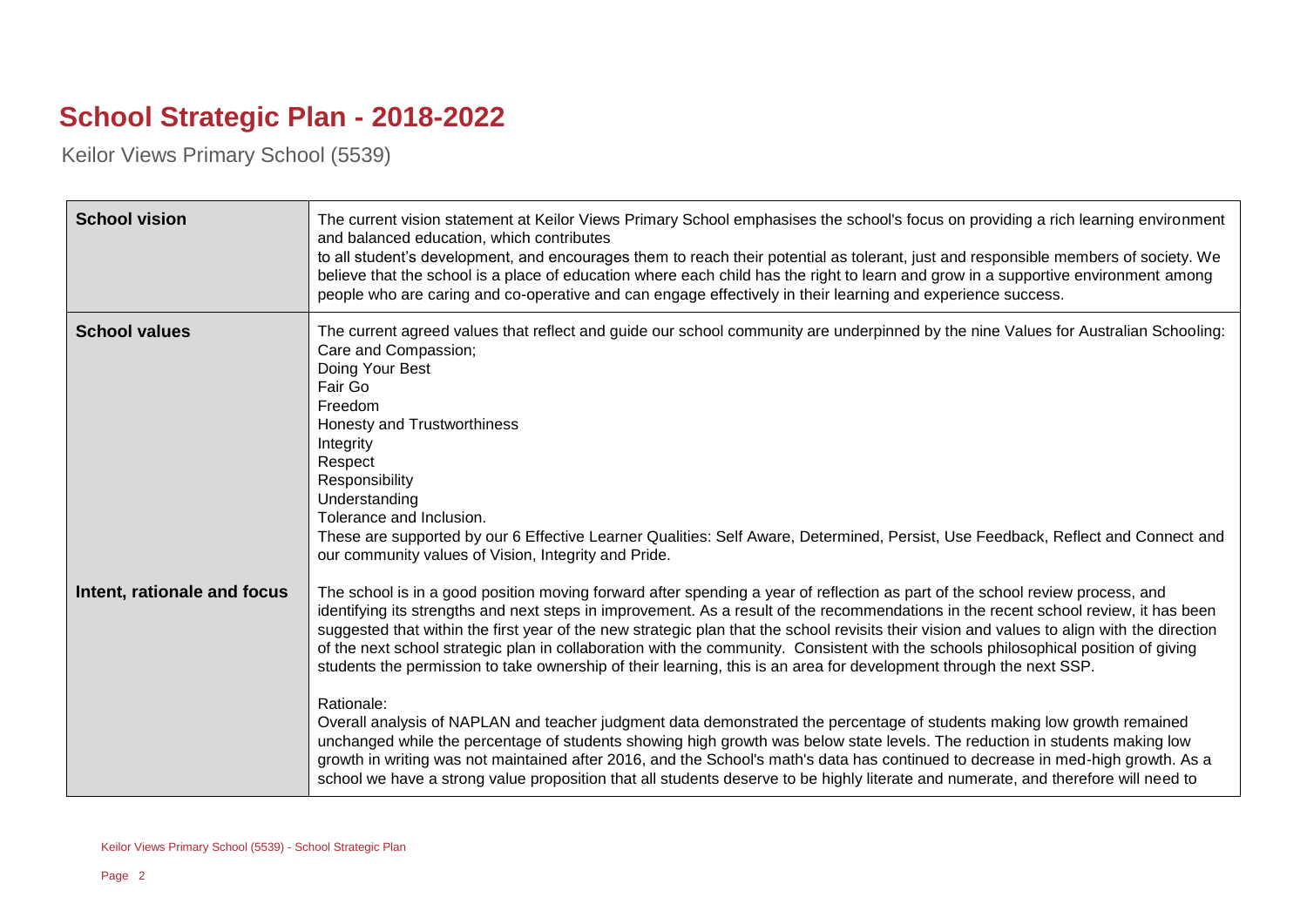| learn from our last SSP plan that a devolvement of leadership needs to occur, and a significant investment be made in the |
|---------------------------------------------------------------------------------------------------------------------------|
| knowledge capital of all its staff to ensure a culture of sustained and on-going improvement is embedded.                 |

Therefore the School Review Panel recommended the following key directions for the next School Strategic Plan:

- Improve progress in outcomes for all learners in English (Reading and Writing) and Mathematics
- Increase student engagement to enhance learning outcomes
- Build a culture of education partnership (between families, students and the school) to support improved student outcomes.

The following Key Improvement Strategies will be prioritized across the next 4 years -

1. Build teacher capacity in data literacy:

 - All team leaders will undertake PLT/PLC training as part of a network focused CoP (with support from Maria Claridge) in Year 1 and then each year of SSP

- All staff trained in data conversations using the data wise 8 step inquiry cycle (from 2019)
- Year 1 Student Performance Analyser (SPA) introduced
- 2. Introduction of an agreed guaranteed and viable curriculum (reflecting the VTLM and 5 E's):
	- beginning in year 1 Reading and writing curriculum essentials developed
	- year 2 Math's essential learnings in number and algebra developed

 - year 3 Theme units audited and developed as global units encompassing 21st century capabilities and aligned to reading, writing and math's essentials

3. Consistent approach to implementation and analysis of assessment practices:

 -Year 1 introduce new assessment tools - PAT R and PAT M, Six Star Survey (introduced in 2018 in years 3&4, ACER) Years 3-6 to triangulate with SASS and inform SEL curriculum

- Year 1 new assessment schedule trialed with new tools
- Year 1 Student Performance Analyser introduced
- Levelled Literacy Intervention (appointment of a 0.4 intervention role) training in year 2019 all P-2 team members
- 3 staff each year of SSP trained in F&P benchmarking and using the continuum
- Writing rubrics for moderation implemented P-6 from 2019 and monitored at the end of each year
- 4. Build teacher capacity in research-based teaching pedagogies and High Impact Teaching Strategies:
	- introducing 2 HITS per year for the life of the next SSP
	- embed learning intentions and success criteria in year 1
	- Year 1 develop understanding of quality questioning in curriculum planning
	- maintain coaching program Learning Leader appointed in 2019
- External engagement with Mathematics Association Victoria consultant to build teacher capacity in mathematics curriculum and instructional practices during PLT's and targeted Curriculum days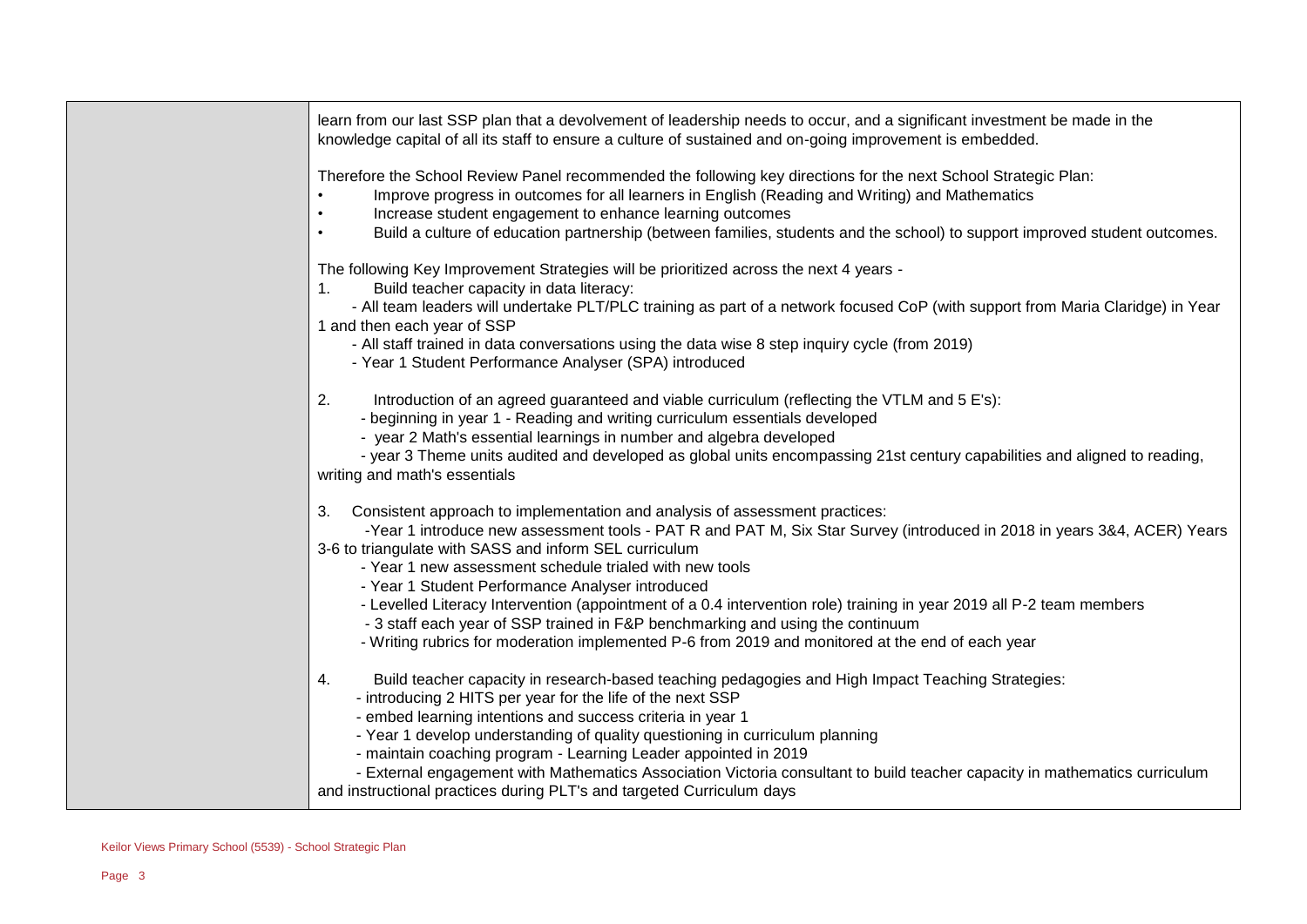| beginning 2019                                                                                                                                                                                        |
|-------------------------------------------------------------------------------------------------------------------------------------------------------------------------------------------------------|
| - 2 Math's specialists appointed in 2019                                                                                                                                                              |
| - DeT Literacy and Math's Toolkit introduced in Year 1                                                                                                                                                |
| - Year 2 'Feedback' introduced - Teacher to Teacher, Teacher to Leadership, Teacher to Student, Student to Teacher,                                                                                   |
| Community to School, School to Community                                                                                                                                                              |
| - Year 3 'Self-assessment and Peer Assessment' practices introduced                                                                                                                                   |
| 5. Embedding student voice and agency across the school - (in classroom & leadership team):                                                                                                           |
| - working in partnership in Victoria with Social Ventures Australia in Agency Project                                                                                                                 |
| - Development of a CoP with a small number of primary/secondary schools in 2019 and on-going for life of SSP                                                                                          |
| Development of middle level leadership for sustainability of improvement:<br>6.                                                                                                                       |
| - 3 Staff each year of the SSP will attend the following PL-                                                                                                                                          |
| - Network Literacy Leaders                                                                                                                                                                            |
| - Early Years Literacy PL with a focus on highly effective teaching of phonological and phonemic awareness<br>- All DeT PL                                                                            |
| - 3 staff to attend Bastow Inspire and 2 staff to attend Bastow Evolve each year of SSP                                                                                                               |
| 7. Building capacity of Educational Support Staff (ESS) in working with students to scaffold their learning<br>- From 2019 ESS will attend PLTs                                                       |
| - undertake peer observations and professional learning opportunities.                                                                                                                                |
| Based on the school self-review recommendations the school will engage in SWPBP training in 2018, in preparation for the                                                                              |
| beginning of the next SSP where this will be a focus.                                                                                                                                                 |
| Key actions for regularly monitoring and tracking success:                                                                                                                                            |
| 1. The school will look at three core structures for building teacher capacity: the term staff learning schedule, Professional Learning                                                               |
| Teams (PLTs), and the school-based coaching program. Through the PLT structure the school will introduce the Evidence for                                                                             |
| Learning evaluation cycle, which will support staff through cycles of inquiry and provide a framework for capacity building.                                                                          |
| 2. Learning walks to be undertaken each term in order to provide feedback on practice and application of teacher learning across                                                                      |
| teams to reduce variability in instruction and monitor effectiveness of PL program, PLTs and coaching.                                                                                                |
| 3. Creation of a horizontal sequence of what needs to be learned across individual year levels as well as a vertical sequence from                                                                    |
| year level to year level, in reading, writing and math's by end of 4 years SSP (G&VC).                                                                                                                |
| 4. An aligned assessment schedule to support teacher judgments and the essential learning standards is in place by the end of Year<br>2 for reading and writing, year 3 for math's number and algebra |
| 5. Structures are in place in to the school's PL&D plan to encourage moderation practices to support teacher judgements and                                                                           |
| effective triangulation of data based on the G&VC.                                                                                                                                                    |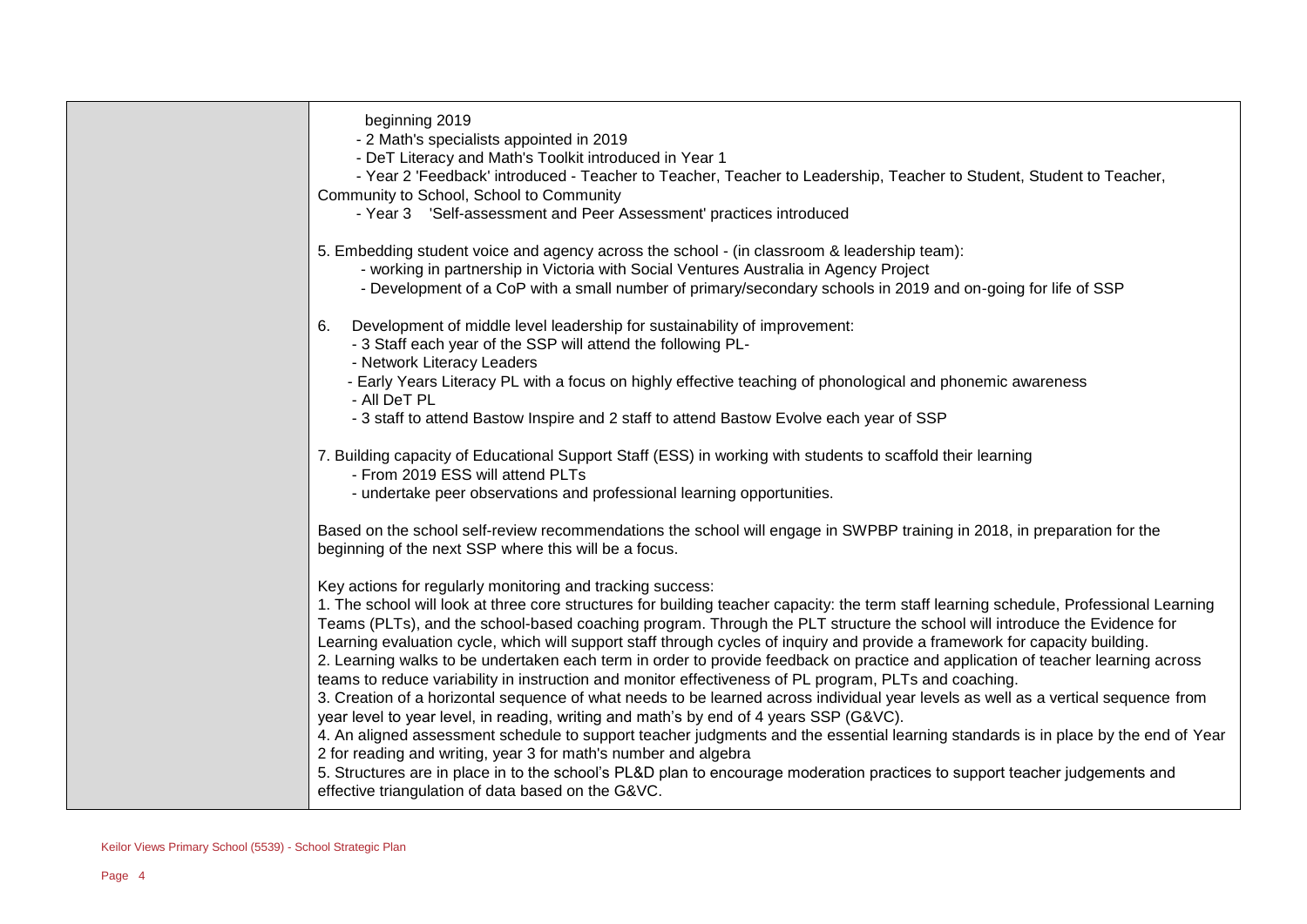| 6. Allocation of professional practice days that focus on moderation to reduce within school variability between teacher judgments<br>and standardised assessments<br>7. SPA used routinely by staff to plan, set goals and track individual, cohort and whole school data                                       |
|------------------------------------------------------------------------------------------------------------------------------------------------------------------------------------------------------------------------------------------------------------------------------------------------------------------|
| 8. Regular and routine practice of moderation taking place in the areas of reading, writing and math's is embedded by year 4<br>9. PDP - linked to goals in AIP and SSP each year<br>10. Effectiveness measurements - Staff Opinion Survey, NAPLAN, PAT, Students Attitude to School Survey, Six Star Survey and |
| <b>Parent Opinion Survey</b>                                                                                                                                                                                                                                                                                     |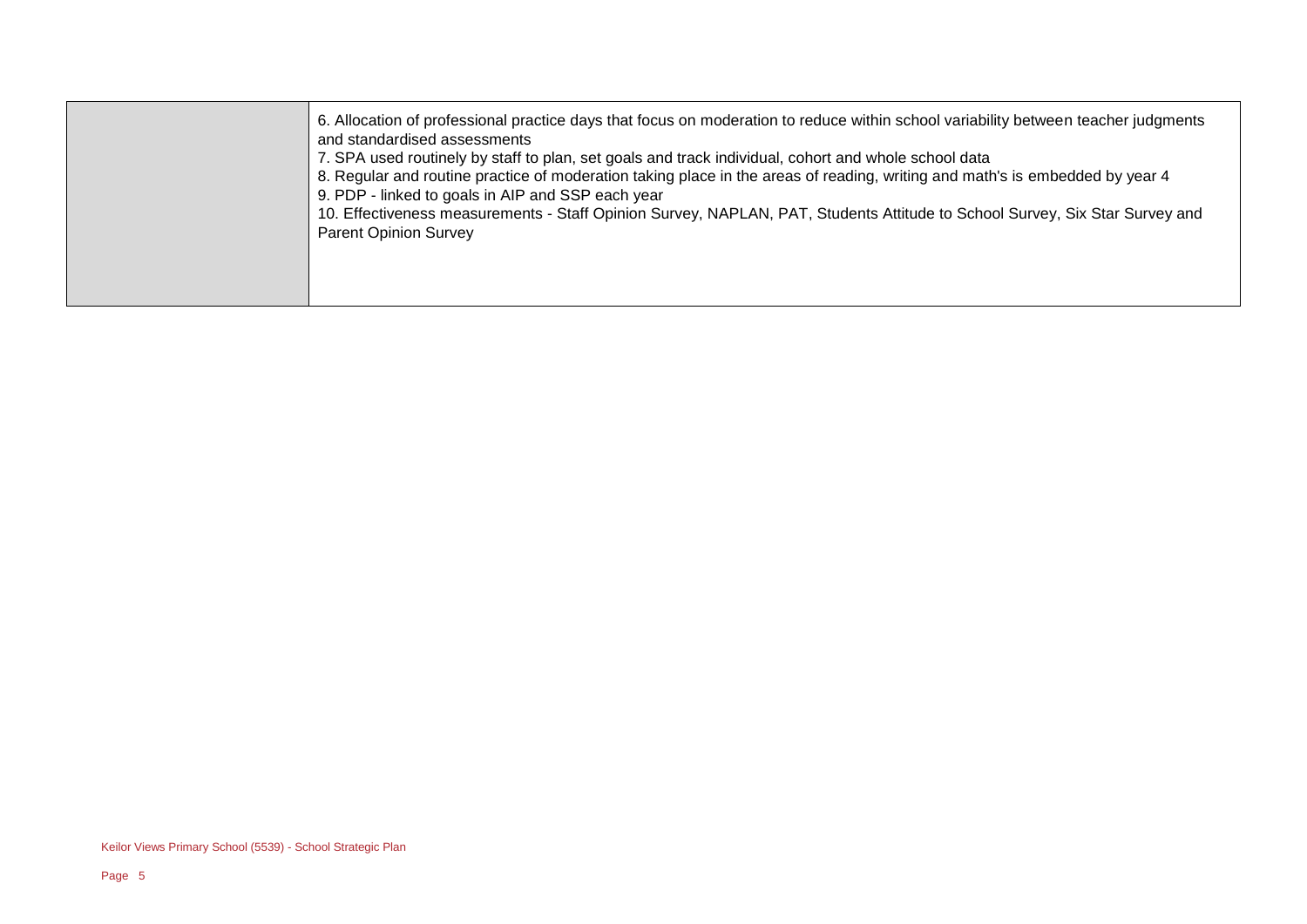## **School Strategic Plan - 2018-2022**

Keilor Views Primary School (5539)

| Goal 1                                                                     | To improve the learning progress and outcomes for all learners in English and Mathematics.                                                                                                             |
|----------------------------------------------------------------------------|--------------------------------------------------------------------------------------------------------------------------------------------------------------------------------------------------------|
| Target 1.1                                                                 | By 2022 confirmed teacher judgement will show at least 1.0 growth as measured by Vic Curriculum (Reading, Writing and<br>Mathematics)                                                                  |
| Target 1.2                                                                 | By 2022 all students on Individual Learning Plans will reach their learning goals in Reading, Writing and Mathematics.                                                                                 |
| Target 1.3                                                                 | By 2022 increase matched cohort high growth as measured by NAPLAN in Reading, Writing and Numeracy by a minimum<br>to 25% on the 2017 baseline. (School to determine if 2018 data is more appropriate) |
| <b>Key Improvement Strategy 1.a</b><br>Curriculum planning and assessment  | Build teacher capacity in data literacy.                                                                                                                                                               |
| <b>Key Improvement Strategy 1.b</b><br>Curriculum planning and assessment  | Introduce agreed guaranteed and viable curriculum and assessment practices.                                                                                                                            |
| <b>Key Improvement Strategy 1.c</b><br><b>Building practice excellence</b> | Build teacher capacity in research based practices.                                                                                                                                                    |
| Goal 2                                                                     | To increase student engagement to enhance learning outcomes.                                                                                                                                           |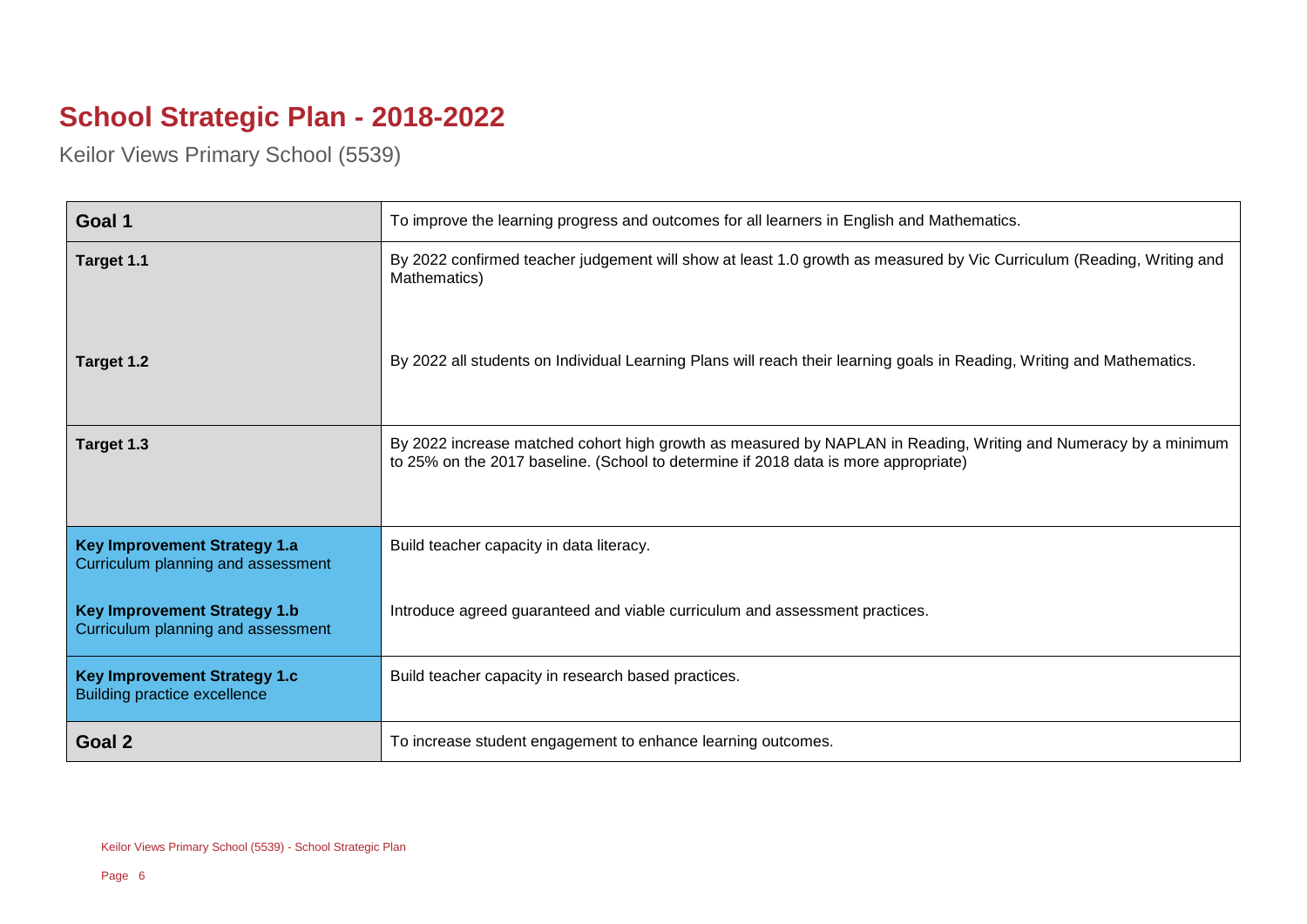| Target 2.1                                                                       | By 2022 reduce the number of students who do not feel engaged as measured by Attitude to School Survey scores for<br>resilience, student confidence, motivation and interest, decrease below the 2018 baseline. (To be finalised) |
|----------------------------------------------------------------------------------|-----------------------------------------------------------------------------------------------------------------------------------------------------------------------------------------------------------------------------------|
| Target 2.2                                                                       | By 2022 student voice and agency as measured by Attitude to School Survey will increase above the 2018 benchmark.<br>(School to add %) Students Attitude to School Survey (Students feel connected)                               |
| Target 2.3                                                                       | By 2022 ensure that annual student absence is maintained at or below 2018 baseline of 14 days                                                                                                                                     |
| Key Improvement Strategy 2.a<br>Empowering students and building school<br>pride | Embed authentic student voice and agency to enhance and influence outcomes.                                                                                                                                                       |
| <b>Key Improvement Strategy 2.b</b><br>Evaluating impact on learning             | Build teacher assessment capacity                                                                                                                                                                                                 |
| Key Improvement Strategy 2.c<br>Setting expectations and promoting<br>inclusion  | Prioritise research projects that build a culture that values education (collective efficacy)                                                                                                                                     |
| Goal 3                                                                           | To increase student engagement and wellbeing.                                                                                                                                                                                     |
| Target 3.1                                                                       | By 2022 parent response/participation in POS is increased to 50%.                                                                                                                                                                 |
| Target 3.2                                                                       | By 2022 trust will increase compared to 2018 baseline                                                                                                                                                                             |